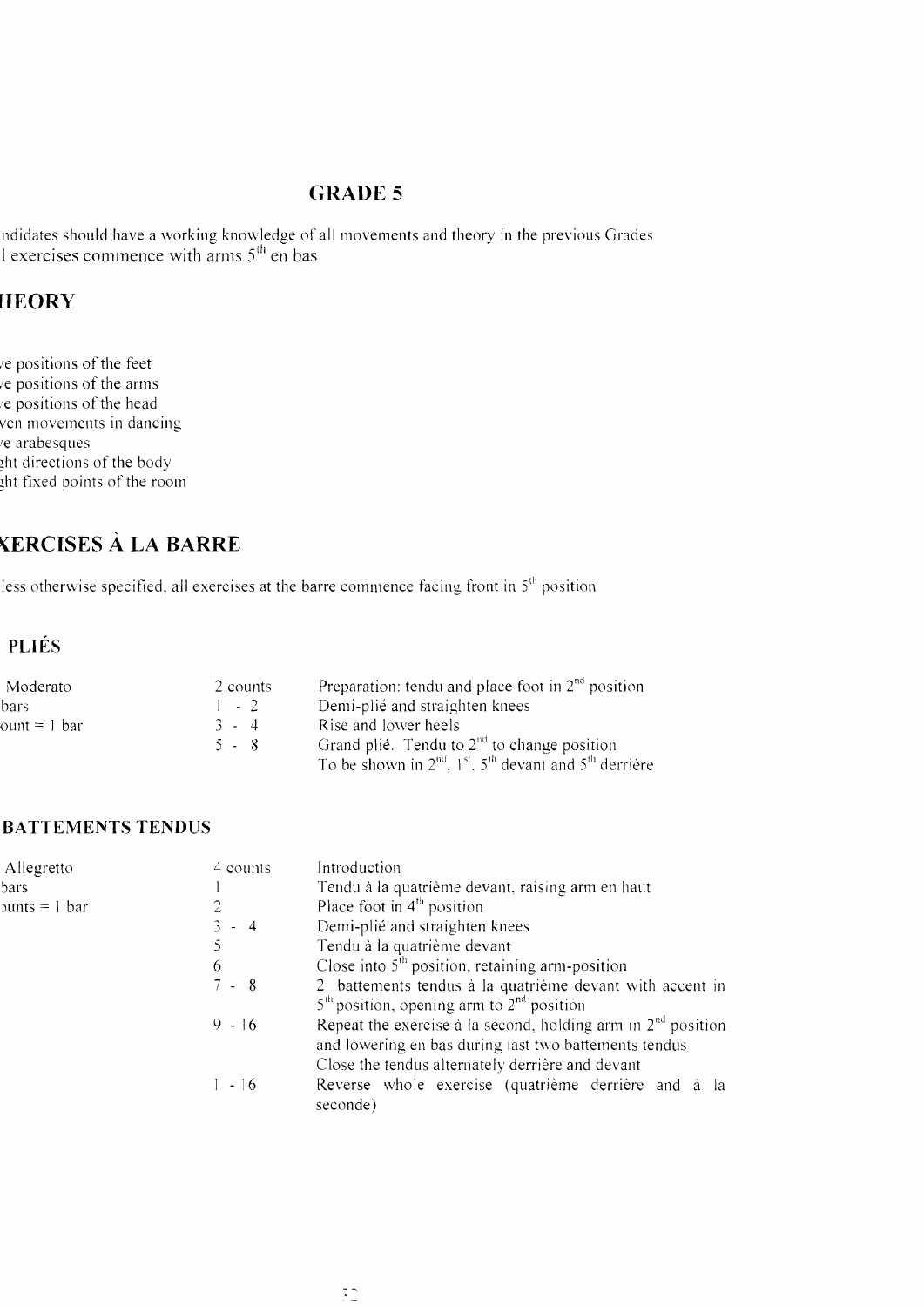## 2b BATTEMENTS DÉGAGÉS

| 4/4 Allegretto<br>8 bars | 4 counts<br>$-4$ | Preparation: dégagé to $2nd$<br>4 piqués in $2nd$                                           |
|--------------------------|------------------|---------------------------------------------------------------------------------------------|
|                          |                  |                                                                                             |
| $4$ counts = 1 bar       | - 8<br>$5 -$     | 4 battements dégagés to $2^{nd}$ closing into $1^{st}$                                      |
|                          | $9 - 12$         | 4 battements dégagés to $2nd$ closing alternatively into $5th$<br>derrière and $5th$ devant |
|                          | $13 - 16$        | 2 petits retirés passés                                                                     |
|                          | $1 - 16$         | Repeat all                                                                                  |

#### 3. GRANDS BATTEMENTS

| 4/4 March          | 2 counts | <b>Preparation:</b> open arms through $5th$ en avant to $2nd$ position |
|--------------------|----------|------------------------------------------------------------------------|
| 8 bars             |          |                                                                        |
| 2 counts $= 1$ bar | $1 - 16$ | 4 grands battements in each position en croix                          |

## 4. RONDS DE JAMBE À TERRE

| 4/4 Andante con moto | 2 chords  | Traditional Cecchetti preparation                                                                                           |
|----------------------|-----------|-----------------------------------------------------------------------------------------------------------------------------|
| 16 bars              | $1 - 16$  | 4 ronds de jambe à terre en dehors                                                                                          |
| 4 counts = $1$ bar   | $17 - 32$ | 3 ronds de jambe à terre en dedans, closing into $5th$ and                                                                  |
|                      |           | lowering arm $5th$ en bas                                                                                                   |
|                      |           | Ending                                                                                                                      |
|                      | $1 - 4$   | Demi-plié, extending to $4th$ devant à terre, arm $5th$ en avant<br>and head erect                                          |
|                      | $5 - 8$   | Grand rond de jambe à terre en dehors, sustaining fondu<br>and opening arm to $2nd$ . Incline head away from working<br>leg |
|                      | $9 - 12$  | Grand rond de jambe à terre en dedans, maintaining fondu,<br>arm remaining in $2nd$ . Incline head towards the working leg  |
|                      | $13 - 16$ | Close $5th$ devant on demi-plié, lowering arm $5th$ en bas                                                                  |
|                      | $1 - 4$   | Relevé in $5th$ bringing head erect                                                                                         |
|                      | $5 - 8$   | Demi-detourné, passing both arms through $5th$ en avant                                                                     |
|                      |           | Facing new direction, place hand on barre, opening other<br>arm to $2nd$ position and using head as in $1st$ port de bras   |
|                      | $9 - 16$  | Hold final position, releasing arm from barre into 2nd                                                                      |

## 5. BATTEMENTS FRAPPÉS

| $2/4$ Tango<br>8 bars<br>2 counts $= 1$ bar | 2 counts | Preparation: tendu to $2nd$<br>Fondu, bringing foot cou-de-pied devant with relaxed<br>instep |
|---------------------------------------------|----------|-----------------------------------------------------------------------------------------------|
|                                             |          | Battement frappé à la quatrième devant, straightening<br>supporting knee                      |
|                                             | $3 - 4$  | 2 single battements frappés to 2nd                                                            |
|                                             | $5 - 8$  | Repeat with fondu and frappé derrière                                                         |
|                                             | $9 - 16$ | 8 double battements frappés to $2na$                                                          |
|                                             |          | Close in 5th after the music                                                                  |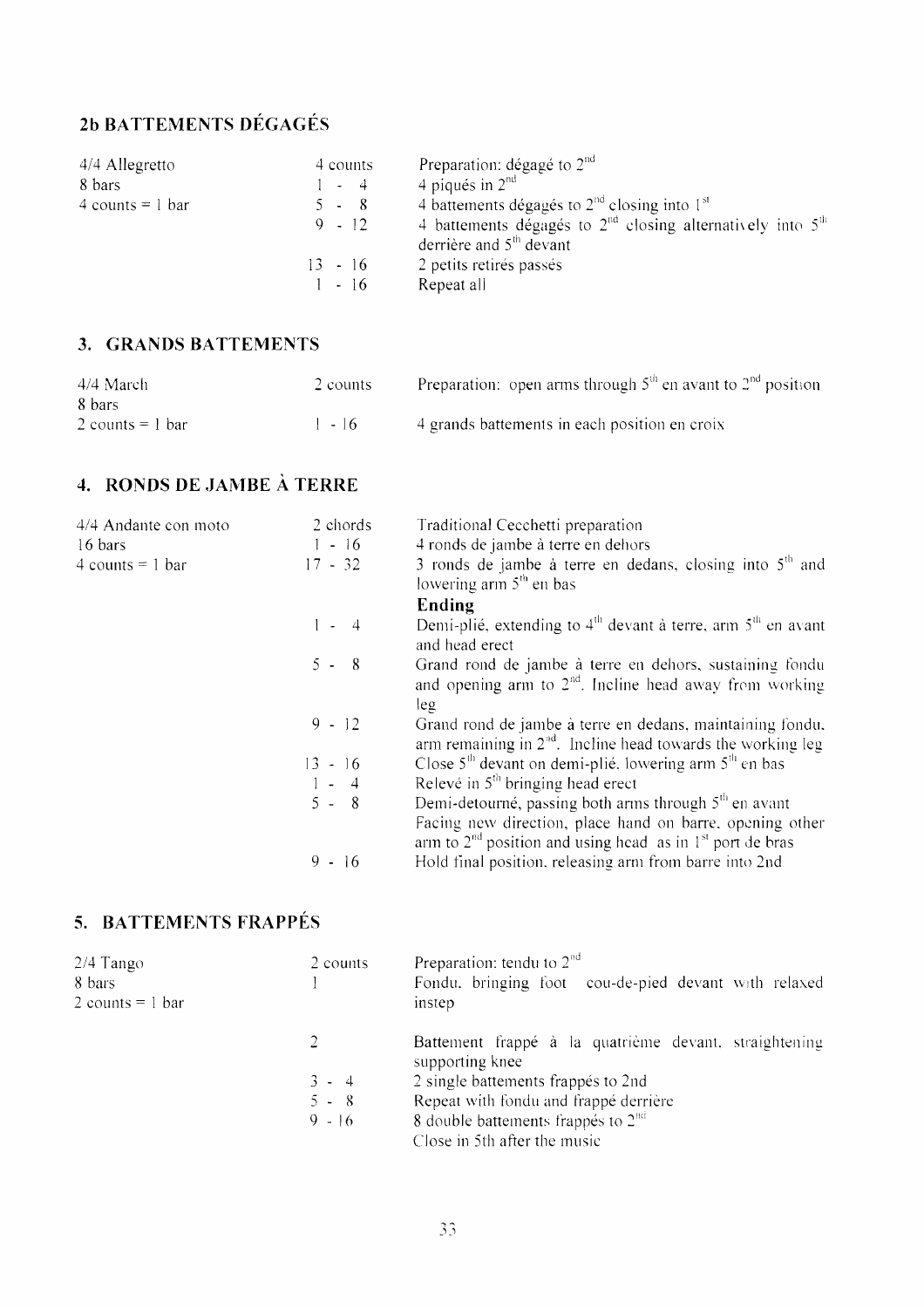## **2b BATTEMENTS DÉGAGÉS**

| 4/4 Allegretto     | 4 counts  | Preparation: dégagé to $2nd$                                                                      |
|--------------------|-----------|---------------------------------------------------------------------------------------------------|
| 8 bars             | $-4$      | 4 piqués in $2nd$                                                                                 |
| $4$ counts = 1 bar | 5 - 8     | 4 battements dégagés to $2nd$ closing into $1st$                                                  |
|                    | $9 - 12$  | 4 battements dégagés to $2^{nd}$ closing alternatively into $5^{th}$<br>derrière and $5th$ devant |
|                    | $13 - 16$ | 2 petits retirés passés                                                                           |
|                    | $1 - 16$  | Repeat all                                                                                        |

#### **3. GRANDS BATTEMENTS**

| 4/4 March                    | 2 counts | Preparation: open arms through $5th$ en avant to $2nd$ position |
|------------------------------|----------|-----------------------------------------------------------------|
| 8 bars                       |          |                                                                 |
| 2 counts = $\frac{1}{2}$ bar | $-16$    | 4 grands battements in each position en croix                   |

#### **4. ROIVDS DE JAMBE A** ' **TERRE**

| 4/4 Andante con moto | 2 chords    | Traditional Cecchetti preparation                                                                                           |
|----------------------|-------------|-----------------------------------------------------------------------------------------------------------------------------|
| 16 bars              | $1 - 16$    | 4 ronds de jambe à terre en dehors                                                                                          |
| $4$ counts = 1 bar   | $17 - 32$   | 3 ronds de jambe à terre en dedans, closing into $5th$ and<br>lowering arm $5th$ en bas                                     |
|                      |             | Ending                                                                                                                      |
|                      | $1 - 4$     | Demi-plié, extending to $4th$ devant à terre, arm $5th$ en avant<br>and head erect                                          |
|                      | $5 - 8$     | Grand rond de jambe à terre en dehors, sustaining fondu<br>and opening arm to $2nd$ . Incline head away from working<br>leg |
|                      | $9 - 12$    | Grand rond de jambe à terre en dedans, maintaining fondu.<br>arm remaining in $2nd$ . Incline head towards the working leg  |
|                      | $13 - 16$   | Close $5th$ devant on demi-plié. lowering arm $5th$ en bas                                                                  |
|                      | $1 - 4$     | Relevé in $5th$ bringing head erect                                                                                         |
|                      | $5 - 8$     | Demi-detourné, passing both arms through $5th$ en avant                                                                     |
|                      |             | Facing new direction, place hand on barre, opening other<br>arm to $2nd$ position and using head as in $1st$ port de bras   |
|                      | $9 -$<br>16 | Hold final position, releasing arm from barre into 2nd                                                                      |

## **5. BATTEMENTS FRAPPES**

| $2/4$ Tango<br>8 bars<br>$2$ counts = 1 bar | 2 counts | Preparation: tendu to $2nd$<br>Fondu, bringing foot cou-de-pied devant with relaxed<br>instep |
|---------------------------------------------|----------|-----------------------------------------------------------------------------------------------|
|                                             |          | Battement frappé à la quatrième devant, straightening<br>supporting knee                      |
|                                             | $3 - 4$  | 2 single battements frappés to 2nd                                                            |
|                                             | $5 - 8$  | Repeat with fondu and frappé derrière                                                         |
|                                             | $9 - 16$ | 8 double battements frappés to $2nd$<br>Close in 5th after the music                          |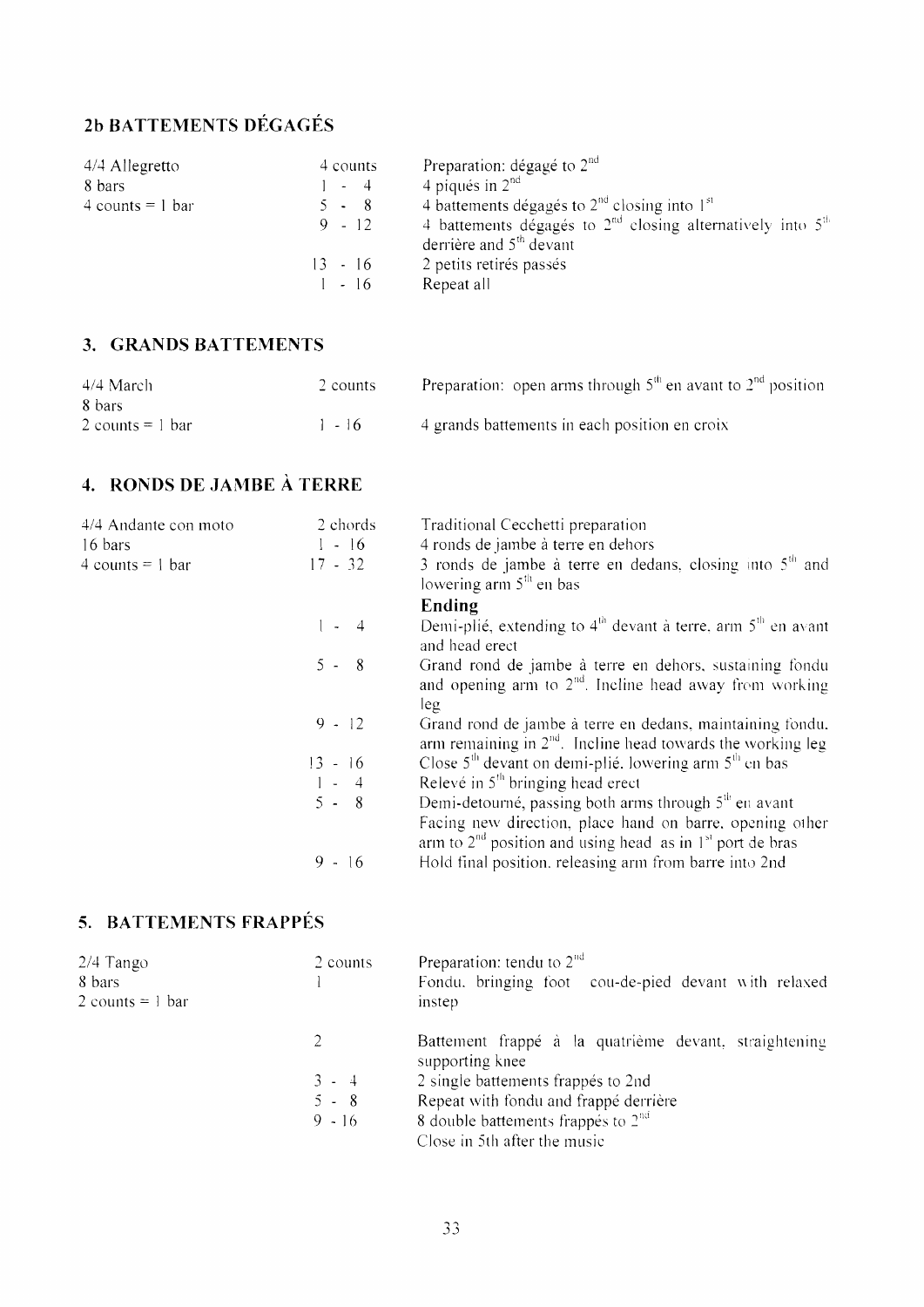#### **6. PETITS BATTEMENTS**

| 2/4 Allegro moderato<br>16 bars | 4 counts                                                            | Preparation: tendu to $2^{nd}$ and place foot sur le cou-de-pied<br>devant                                 |
|---------------------------------|---------------------------------------------------------------------|------------------------------------------------------------------------------------------------------------|
| 2 counts = $\frac{1}{2}$ bar    | $&1 - 16$                                                           | 16 petits battements ending sur le cou-de-pied devant                                                      |
|                                 |                                                                     | Ending                                                                                                     |
|                                 | $\alpha$ !                                                          | I petit battement passé to cou-de-pied derrière, raising arm<br>en haut                                    |
|                                 | $2 - 8$                                                             | Hold                                                                                                       |
|                                 | $9 - 12$                                                            | Fondu, extending leg to arabesque à terre and lowering arm<br>into arabesque                               |
|                                 | $\mathcal{L} \times \mathcal{L} = \mathcal{L} \times \mathcal{L}$ . | lifting<br>supporting knee, simultaneously<br>Straighten<br>arabesque leg en l'air and sustaining arm line |
|                                 | 15 - 16                                                             | Raise hand off barre. Hold position.<br>Close in $5th$ position, lowering arms $5th$ en bas                |

 $\mathcal{L}(\mathcal{L})$  .

#### 7. FONDU MOVEMENTS

| 2/4 Andantino      | 2 counts | Preparation: dégagé to $2^{nd}$ , preparing arm to $2^{nd}$      |
|--------------------|----------|------------------------------------------------------------------|
| 16 bars            | $1 - 2$  | Fondu sur le cou-de-pied devant with fully extended foot         |
| $1$ count $-1$ bar |          | and extend devant at 45 <sup>e</sup>                             |
|                    | $3 - 4$  | Repeat à la $2nd$                                                |
|                    | $5 - 6$  | Repeat à la quatrième derrière                                   |
|                    |          | Arm remains in $2nd$ throughout                                  |
|                    | $7 - 8$  | Close 5th derrière, lowering arm $5th$ en bas                    |
|                    |          | Repeat preparation                                               |
|                    | $9 - 14$ | Repeat fondus à la quatrième derrière, à la seconde and à la     |
|                    |          | quatrième devant, ending with leg en l'air                       |
|                    | and      | Fondu on supporting leg                                          |
|                    | 15       | Posé into $1st$ arabesque, using full port de bras               |
|                    | 16       | Hold                                                             |
|                    |          | Close into $5th$ on a rise, lowering arm through $5th$ en avant. |
|                    |          | after the music. Lower into $5th$ position                       |

## $.8.$  ADAGE

| 6/8 Andante con moto         | 2 counts  | Introduction                                                                                                      |
|------------------------------|-----------|-------------------------------------------------------------------------------------------------------------------|
| 16 bars                      | $1 - 4$   | Developpé à la quatrième devant. lifting arm to $5th$ en avant                                                    |
| 2 counts = $\frac{1}{2}$ bar | $5 - 8$   | Grand rond de jambe en dehors, opening arm to $2^{nd}$                                                            |
|                              | $9 - 10$  | Retiré. lowering arm $5th$ en bas                                                                                 |
|                              | $11 - 12$ | Developpé à la quatrième devant, carrying arm through 5 <sup>th</sup><br>en avant to $2nd$                        |
|                              | 13        | <b>Rise</b>                                                                                                       |
|                              | and 14    | Fouetté to face opposite side, pausing in $2^{1a}$<br>position<br>towards the barre and raising other arm en haut |
|                              | 15 - 16   | Hold position, lowering arm to $1^{st}$ arabesque<br>Coupé dessous, lowering arm 5 <sup>th</sup> en bas           |
|                              | $1 - 16$  | Repeat on other side<br>Close into $5th$ position, lowering arm $5th$ en bas after the<br>music                   |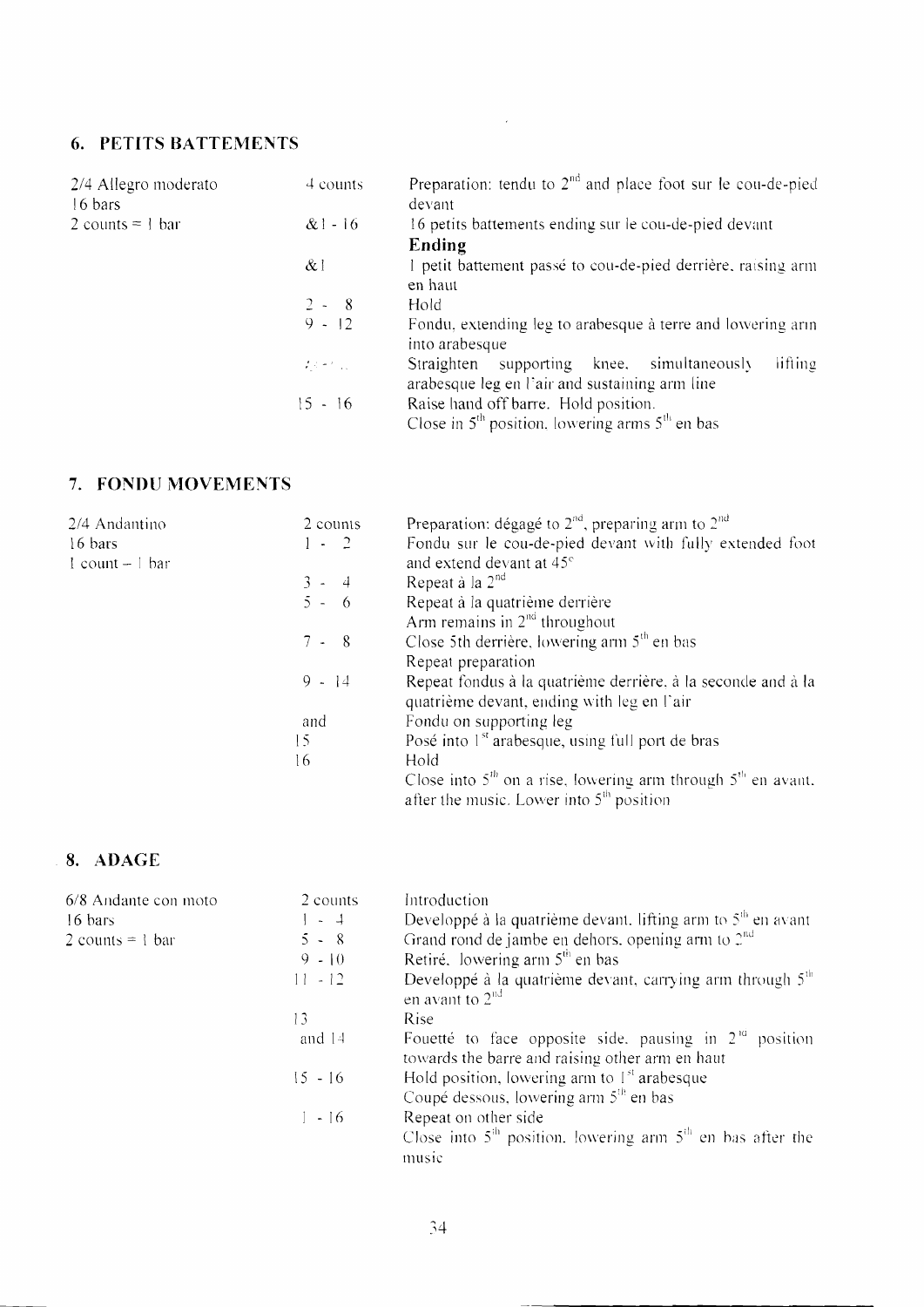## 9. BATTEMENTS BALANCÉS

| 6/8 Moderato       |            | Face front in 1st position                                       |
|--------------------|------------|------------------------------------------------------------------|
| 8 bars             | $4$ counts | Preparation: tendu to $4th$ derrière, opening arms through $5th$ |
| 2 counts $= 1$ bar |            | en avant to $2^{na}$                                             |
|                    | $1 - 16$   | $7\frac{1}{2}$ battements balancés, ending in $1st$ position     |
|                    |            | Lower arms $5th$ en bas after the music                          |

## 10. CAMBRÉ EXERCISE

| 4/4 Andante         |          | Face front in $1st$ position                                                      |
|---------------------|----------|-----------------------------------------------------------------------------------|
| 16 bars             | 2 counts | Preparation: open arms through $5th$ en avant to $2nd$                            |
| $1$ count = $1$ bar | $1 - 2$  | Forward bend                                                                      |
|                     | $3 - 4$  | Recover with arm en haut                                                          |
|                     |          | Tendu to $2nd$ , opening arm to $2nd$                                             |
|                     | and 6    | Raising arm en haut, bend sideways towards barre                                  |
|                     | 7 - 8    | Recover, opening arm through $2nd$ to $5th$ en bas                                |
|                     |          | Close foot into $1st$                                                             |
|                     | $1 - 2$  | Back bend with $\frac{1}{4}$ turn of head, moving arm to $4^{\text{th}}$ en avant |
|                     | $3 - 4$  | Recover, opening arm to 2nd                                                       |
|                     | and      | Lower both arms $5th$ en bas                                                      |
|                     | $5 - 6$  | Rise, simultaneously raising both arms en haut                                    |
|                     | 7 - 8    | Balance                                                                           |

### **EXERCISES AU MILIEU**

#### 1. PORT DE BRAS

| 6/8 Andante        |  |
|--------------------|--|
| 16 bars            |  |
| 2 counts $= 1$ bar |  |

Stand in 5<sup>th</sup> position croisé No introduction  $1^{\text{st}}$  port de bras 4 times followed by  $2^{\text{nd}}$  port de bras 4 times

#### OR

 $3<sup>rd</sup>$  port de bras 4 times followed by  $4<sup>th</sup>$  port de bras 4 times

#### 2. GRANDS BATTEMENTS

| 3/4 Bolero         |             | Face 5 in $5th$ position                                                                                           |
|--------------------|-------------|--------------------------------------------------------------------------------------------------------------------|
| 8 bars             | $6$ counts: | Preparation: open arms through $5th$ en avant to $2nc$                                                             |
| $3$ counts = 1 bar | $\sim$ 3    | 1 grand battement in à la quatrième devant                                                                         |
|                    | $4 - 6$     | Repeat à la seconde, lowering arms en bas as foot closes<br>derrière                                               |
|                    | $7 - 12$    | 2 grands battements à la quatrième derrière, lifting arms<br>$5th$ en avant on completion of $2nt$ grand battement |
|                    | $1 - 12$    | Repeat all with other leg, opening arms to $2nd$ and ending<br>$5th$ en bas                                        |
|                    |             |                                                                                                                    |

Each grand battement is taken in 3 movements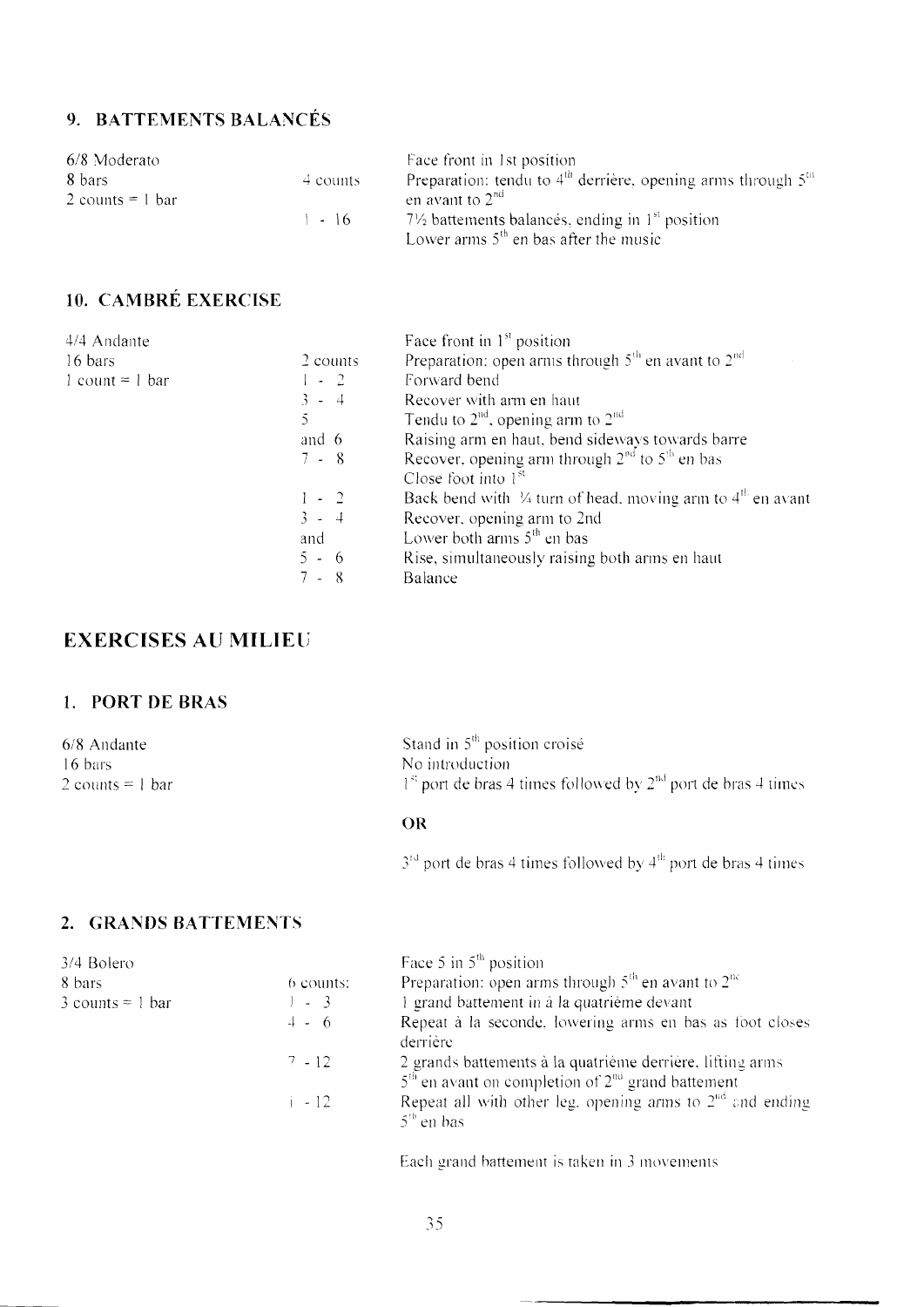# 3. BATTEMENTS TENDUS AND DÉGAGÉS

| 6/8 Moderato       |           | Face 5 in $5th$ position                                                                             |
|--------------------|-----------|------------------------------------------------------------------------------------------------------|
| 16 bars            |           | No introduction                                                                                      |
| 2 counts = $1$ bar | $1 - 2$   | 1 tendu à la quatrième devant, arms $4th$ en avant in<br>opposition with head inclined               |
|                    | $3 - 4$   | 1 tendu à la seconde, closing derrière, arms to $2nd$ position<br>with head erect                    |
|                    | $5 - 6$   | 1 tendu à la quatrieme derrière, arms $4th$ en avant using<br>other arm with head inclined           |
|                    | $7 - 8$   | 1 tendu à la seconde, closing devant, arms to $2nd$ position<br>with head erect                      |
|                    | $9 - 14$  | 6 battements dégagés to $2^{nd}$ , closing into $1^{st}$ and gradually<br>lowering arms $5th$ en bas |
|                    | $15 - 16$ | 1 dégagé closing in $5th$ derrière on demi-plié, inclining head<br>towards front foot                |
|                    | $1 - 16$  | Repeat all with other leg                                                                            |

## 4. TEMPS LIÉ

| 4/4 Andante<br>16 bars       |           | Face corner in $5th$ position efface<br>No introduction                                                                                            |
|------------------------------|-----------|----------------------------------------------------------------------------------------------------------------------------------------------------|
| 2 counts = $\frac{1}{2}$ bar | $1 - 4$   | Temps lié en avant into épaulé. Close into 5 <sup>th</sup> , lowering<br>arms $5th$ en bas                                                         |
|                              | $5 - 8$   | Temps lié en arrière into effacé alignment, moving arms<br>through $5th$ en avant to $2nd$ position<br>Close into $5th$ lowering arms $5th$ en bas |
|                              | $9 - 12$  | Repeat counts $5 - 8$ with full efface arm line and holding<br>position                                                                            |
|                              | $13 - 16$ | Turn body to face other corner, passing arms through $2^{nd}$<br>position into écarté.<br>Close into $5th$ derrière, lowering arms $5th$ en bas    |
|                              | $-16$     | Repeat all on other side                                                                                                                           |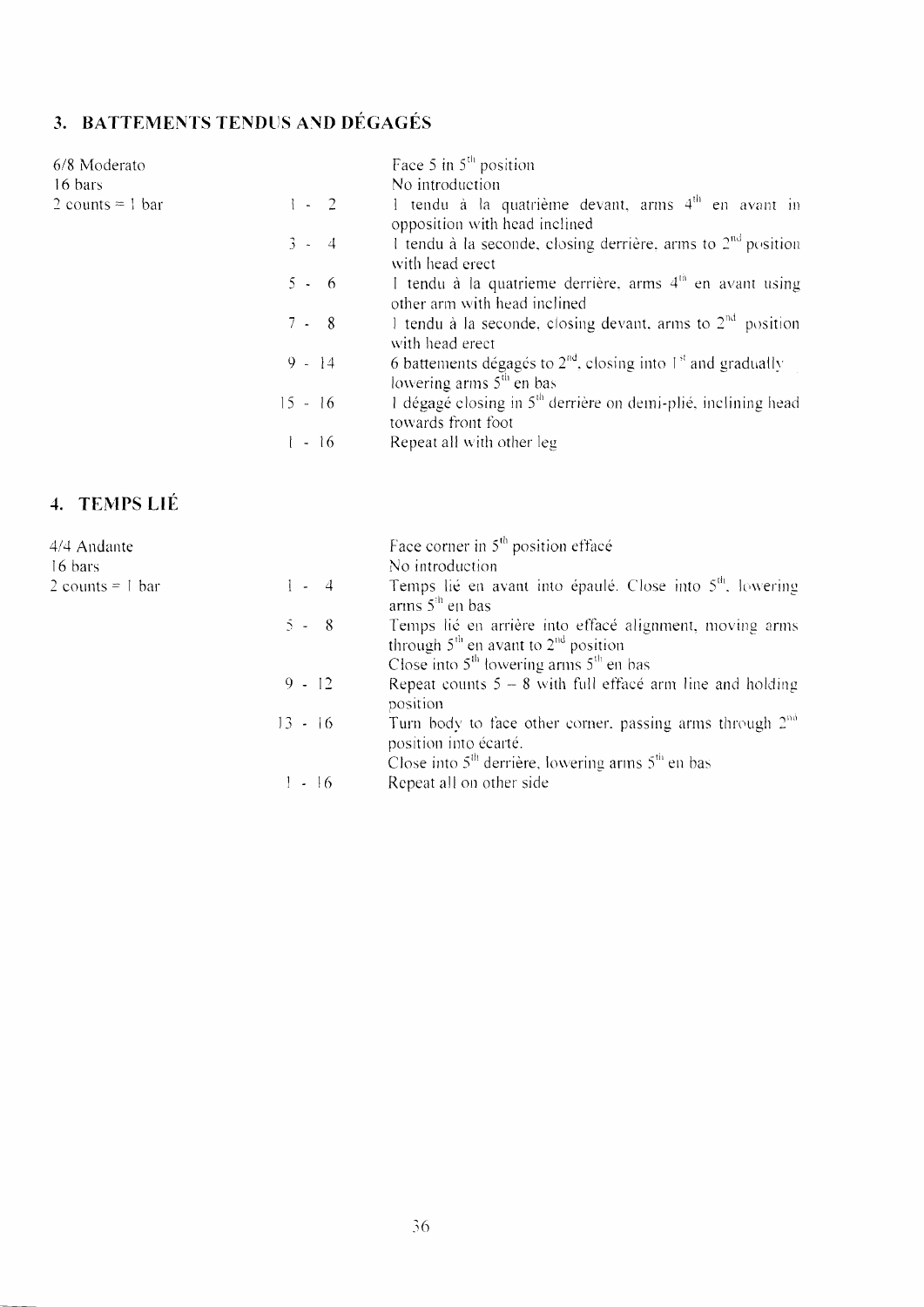## **ADAGE**

## 1. DEUX GRANDS RONDS DE JAMBE AVEC ARABESQUE

| 4/4 Andante                  |         | Face corner 2 in $5th$ position croisé                                                                                |
|------------------------------|---------|-----------------------------------------------------------------------------------------------------------------------|
| 16 bars                      |         | No introduction                                                                                                       |
| 2 counts = $\frac{1}{2}$ bar | $1 - 8$ | Grand plié, inclining head towards back foot                                                                          |
|                              | and 1   | Relevé in $5th$ croisé maintaining head position                                                                      |
|                              | $2 - 3$ | Hold position                                                                                                         |
|                              | 4       | Coupé dessous to face 5 bringing head erect                                                                           |
|                              | $5 - 8$ | Developpé à la quatrième devant with right leg raising arms<br>$5th$ en avant                                         |
|                              | $1 - 4$ | Grand rond de jambe en l'air en dehors, opening arms to<br>$2nd$ position                                             |
|                              | $5 - 8$ | Coupé dessous lowering arms 5 <sup>th</sup> en bas.                                                                   |
|                              |         | Developpé à la quatrième devant with left leg, raising arms<br>$5th$ en avant                                         |
|                              | $1 - 4$ | Grand rond de jambe en l'air en dehors, opening arms to<br>$2nd$ position                                             |
|                              | $5 - 8$ | Retiré lowering arms $5th$ en bas and developpé à la $2nd$ ,<br>opening arms through $5th$ en avant to $2nd$ position |
|                              | Chord   | Fouetté into 1 <sup>st</sup> arabesque.                                                                               |
|                              |         | Close into $5th$ position after the music                                                                             |

Repeat to the other side

### 2. ATTITUDES

| 4/4 Andante                   |           | Face corner 2 in $5th$ position croisé                                                                                                |
|-------------------------------|-----------|---------------------------------------------------------------------------------------------------------------------------------------|
| 16 bars<br>2 counts = $1$ bar | 2 counts  | Preparation: chassé to croisé derrière à terre, opening arms<br>to demi- $2nd$                                                        |
|                               | $1 - 2$   | Chassé croisé to corner 1 into $4^{\text{m}}$ arabesque à terre                                                                       |
|                               | $3 - 4$   | Change arms to $5th$ arabesque, raising leg en l'air                                                                                  |
|                               | and       | Pas de bourrée dessous to face corner 2                                                                                               |
|                               | $5 - 6$   | Chassé en avant into arabesque à terre taking arms into                                                                               |
|                               |           | Mercury attitude croisé                                                                                                               |
|                               | $7 - 8$   | Raise leg to attitude, retaining arm line                                                                                             |
|                               | $9 - 10$  | Extend leg into $4th$ derrière en l'air, opening arms to $2nd$                                                                        |
|                               | $11 - 12$ | Fondu on supporting leg, lowering raised leg à terre into a<br>lunge. Move right arm with full port de bras into demi-4 <sup>th</sup> |
|                               |           | en avant                                                                                                                              |
|                               | 13        | Pirouette en dedans closing 5 <sup>th</sup> devant in demi-plié to face<br>corner 1, lowering arms $5th$ en bas                       |
|                               | 4         | Relevé in $5^{th}$ croisé, raising arms through $5^{th}$ en avant to $5^{th}$<br>en haut                                              |
|                               |           |                                                                                                                                       |
|                               | $15 - 16$ | Chassé en avant into croisé derrière à terre, passing arms<br>downwards through $5th$ en avant into demi-2 <sup>nd</sup>              |
|                               | $1 - 16$  | Repeat all on other side                                                                                                              |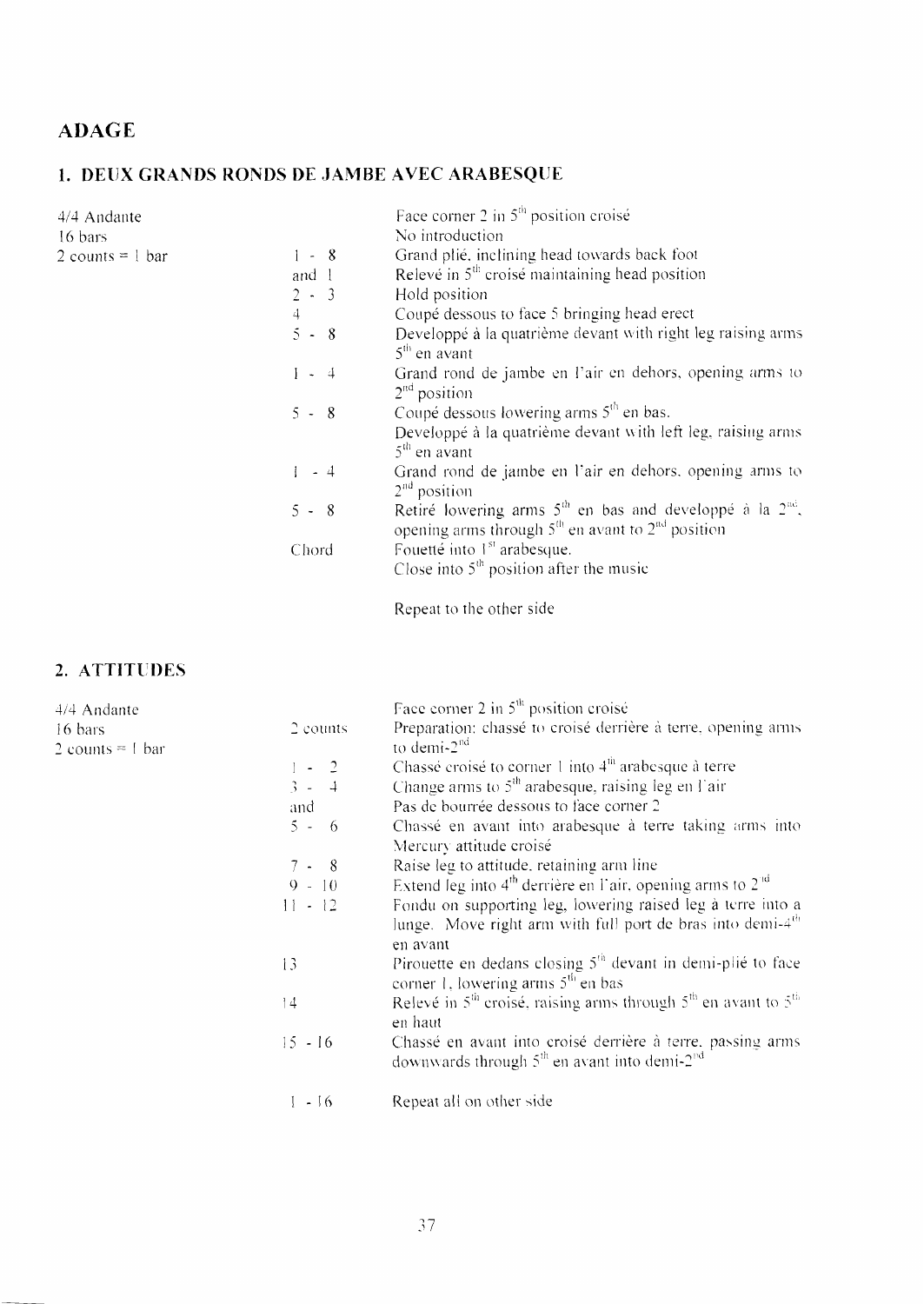#### **PIROUETTES**

#### 1. PIROUETTE EN DEHORS

(Girls and Boys)

| $3/4$ Waltz         |         | Face 5 in $5^{\text{th}}$ position with right foot front.                                                    |
|---------------------|---------|--------------------------------------------------------------------------------------------------------------|
| 16 bars             |         | No introduction                                                                                              |
| $1$ count = $1$ bar |         | Tendu right foot to 2nd, opening arms through $5th$ en avant<br>to $2^{na}$ position                         |
|                     |         | Demi rond de jambe en dehors to tendu derrière, moving<br>right aim to $4th$ en avant with full port de bras |
|                     | and     | Demi-plié                                                                                                    |
|                     | $3 - 4$ | Pirouette en dehors, closing $5th$ derrière and lowering arms<br>$5th$ en bas                                |
|                     | $5 - 8$ | Repeat on left                                                                                               |
|                     | $1 - 8$ | Repeat all                                                                                                   |

Note: Candidate's choice to repeat with double pirouettes

## 2. TOUR EN L'AIR

 $(Boys)$ 

| $3/4$ Waltz       |                    | Face 5 in $5th$ position with right foot front.                           |
|-------------------|--------------------|---------------------------------------------------------------------------|
| 16 bars           | 2 counts           | Introduction                                                              |
| $1$ count = 1 bar | and 1              | Grand changement                                                          |
|                   | and 2              | Grand changement, alighting with arms $4m$ en avant, right<br>arm forward |
|                   | and $\overline{3}$ | Tour en l'air to right changing feet, with arms in pirouette<br>position  |
|                   | and $\pm$          | Soutenu, lowering arms $5th$ en bas                                       |
|                   | $5 - 16$           | Repeat all 3 times to alternate sides                                     |

#### 3. PIROUETTE EN DEHORS WITH RELEVÉS  $(Girls)$

| 2/4 Allegro moderato |              | Face corner in $5th$ position croisé                                                      |
|----------------------|--------------|-------------------------------------------------------------------------------------------|
| 16 bars              | $\pm$ counts | Introduction                                                                              |
| 2 counts = $1$ bar   | $1 - 2$      | Echappé relevé sans changé, opening arms to demi- $2nd$ and<br>closing en bas             |
|                      | $3 - 4$      | Soussus, lifting arms to "presentation" $510$                                             |
|                      | $5 - 6$      | Relevé devant with arms 4 <sup>th</sup> en avant                                          |
|                      | $7 - 8$      | Pirouette en dehors, closing derrière to face other corner.<br>lowering arms $5th$ en bas |
|                      | $9 - 32$     | Repeat 3 times                                                                            |
|                      |              |                                                                                           |

Note: Candidate's choice to repeat with double pirouettes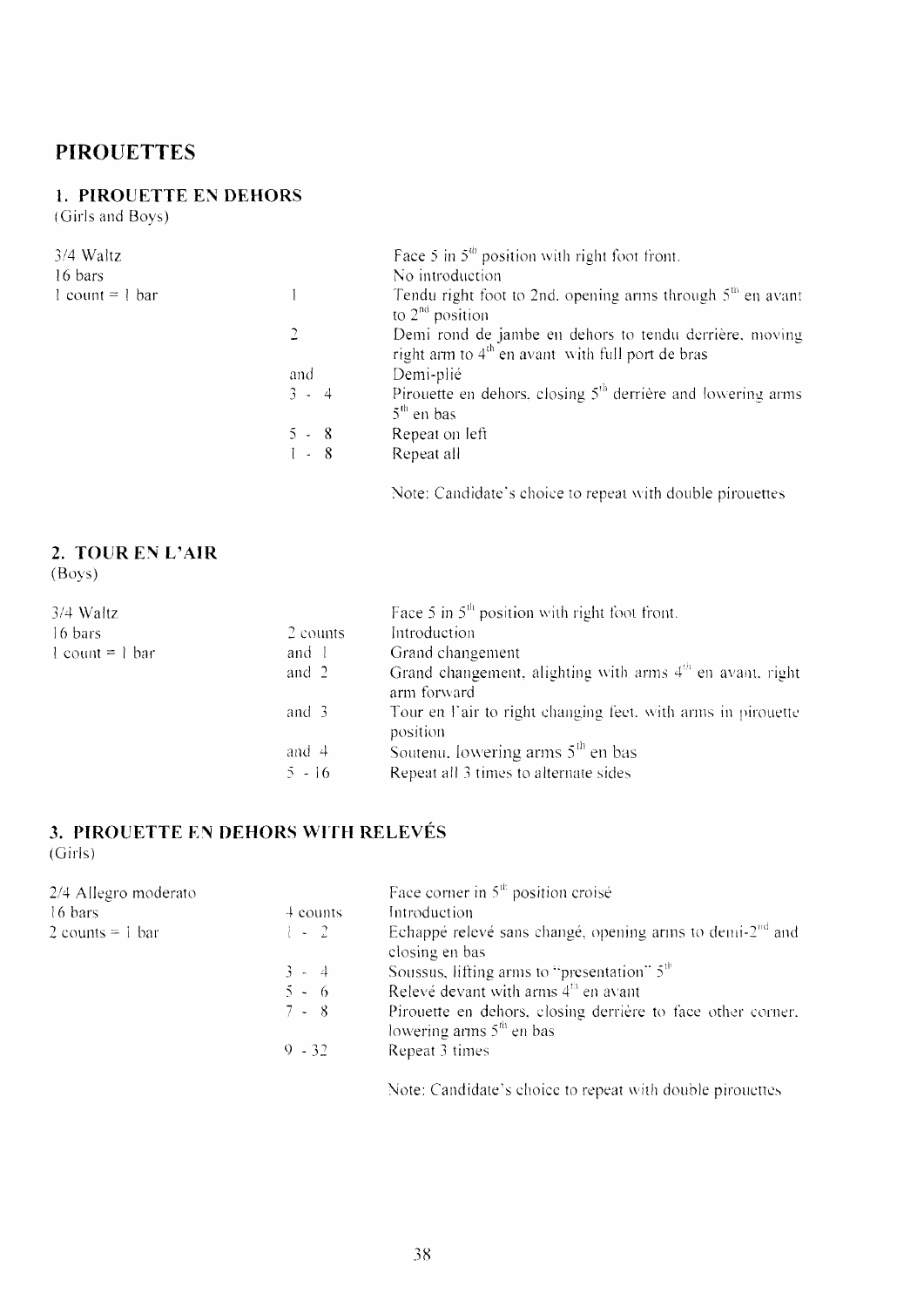### **ALLEGRO**

## **BASIC STEPS**

Assemblé elancé Assemblé en avant Soussus Demi-contretemps Pas de bourrée dessus Pas de bourrée couru Grand jeté en tournant Grand jeté en avant Entrechat royale Petits tours

# **ENCHAÎNEMENTS**

## 1. ECHAPPÉS SAUTÉS AND CHANGEMENTS

(Girls and Boys)

|          | Face 5 in $5th$ position                                               |
|----------|------------------------------------------------------------------------|
| 2 counts | Introduction                                                           |
| $1 - 2$  | Echappé sauté to $4^{\text{th}}$ closing into $5^{\text{th}}$ position |
|          | Arms open to low $4th$ en avant in opposition and close en             |
|          | bas                                                                    |
| $3 - 4$  | Echappé sauté changé to $2nd$ , opening arms to demi- $2nd$ and        |
|          | closing $5th$ en bas                                                   |
| $5 - 8$  | 4 changement using épaulement                                          |
| $9 - 16$ | Repeat all starting with other leg                                     |
|          |                                                                        |

#### 2. SISSONNES

(Girls and Boys)

| 6/8 Allegretto     |                    | Face corner 1 in $5th$ position efface                                                                                           |
|--------------------|--------------------|----------------------------------------------------------------------------------------------------------------------------------|
| 8 bars             | 2 counts           | Introduction                                                                                                                     |
| 2 counts = $1$ bar | and 1              | Sissonne fermée en avant with arms $5th$ en avant                                                                                |
|                    | and $2$            | Sissonne ouverte en avant raising arms to $3rd$ arabesque                                                                        |
|                    | and $\overline{3}$ | Coupé dessous and assemblé en avant, taking arms through<br>$5th$ en avant with low 1 <sup>st</sup> port de bras to $5th$ en bas |
|                    | and $\pm$          | Changement to face corner 2.                                                                                                     |
|                    | $5 - 8$            | Repeat all to corner 2                                                                                                           |
|                    | $1 - 8$            | Repeat all                                                                                                                       |

Note: On counts 3 & 4 boys should take arms slightly forward in  $2<sup>nd</sup>$  position on coupé dessous and assemblé en avant, lowering  $5<sup>th</sup>$  en bas on changement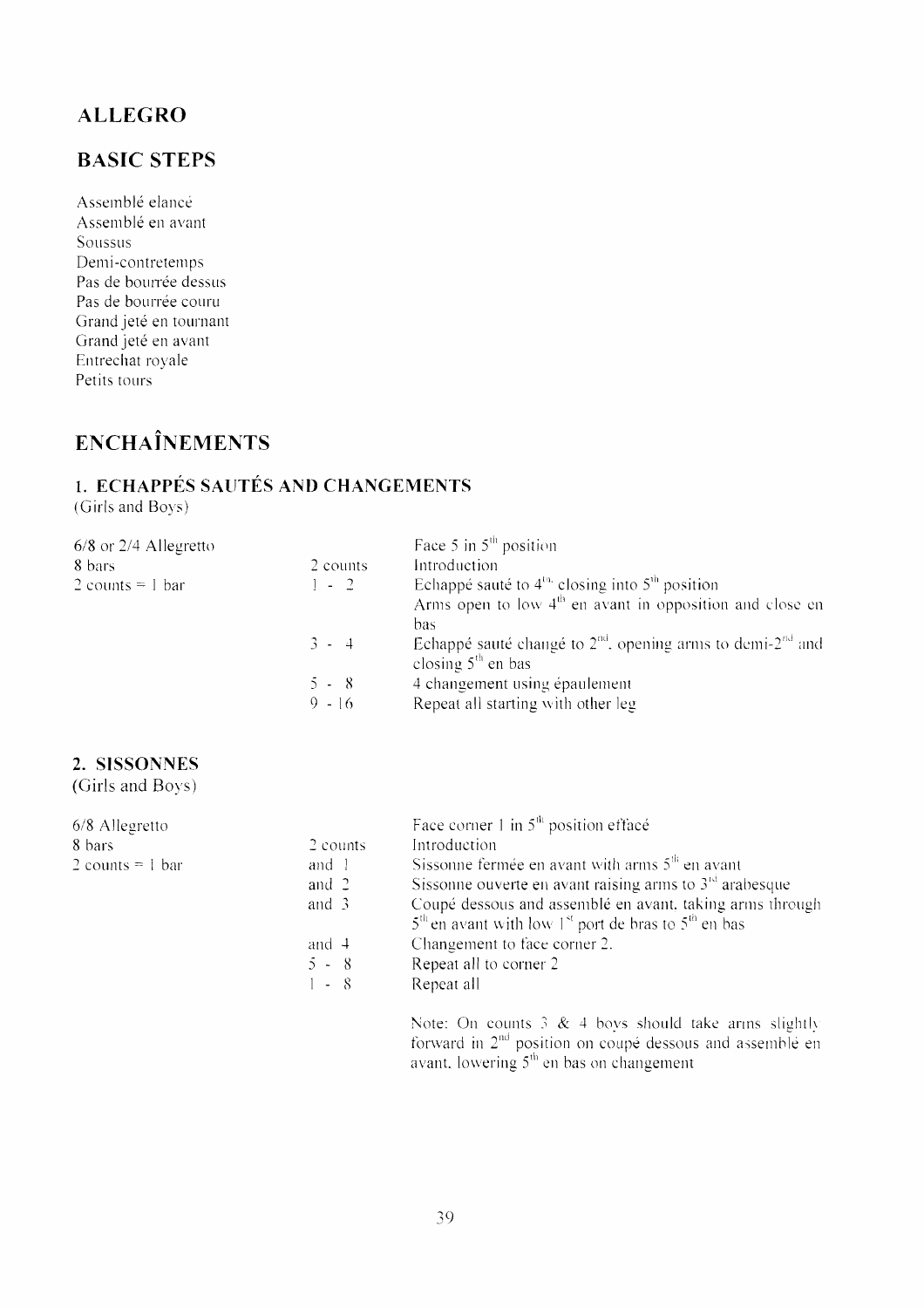## 3. PAS DE BOURRÉES

| 2/4 Allegretto      |          | Face 5 in $5th$ position with right foot derrière                               |
|---------------------|----------|---------------------------------------------------------------------------------|
| 8 bars              | 2 counts | Introduction                                                                    |
| $2$ counts $-1$ bar | and 1    | Commencing with right foot, pas de bourrée dessus with<br>use of épaulement     |
|                     | and $2$  | Soutenu                                                                         |
|                     | $3 - 6$  | Repeat all twice                                                                |
|                     | $7 - 8$  | Temps levé chassé pas de bourrée dessous to the left with<br>$1st$ port de bras |
|                     | $1 - 8$  | Repeat all on the other side                                                    |
|                     |          | Arms "breathe" to demi- $2nd$ and close $5th$ en bas on each pas                |

de bourrée

# 4a SOUSSUS, POSÉ, PAS DE BOURRÉE COURU

 $(Girls)$ 

| 3/4 Waltz         |            | Face corner 2 in $5th$ position croisé, right foot front                                                             |
|-------------------|------------|----------------------------------------------------------------------------------------------------------------------|
| 16 bars           | 2 counts   | Introduction                                                                                                         |
| $1$ count = 1 bar |            | Soussus, lifting arms to "presentation" 5 <sup>th</sup> en avant                                                     |
|                   |            | Demi-plié, lowering arms 5 <sup>th</sup> en bas                                                                      |
|                   |            | Posé into 1 <sup>st</sup> arabesque croisé                                                                           |
|                   | $\ddot{+}$ | Demi-plié, lowering arms en bas                                                                                      |
|                   | and        | Relevé in 5 <sup>th</sup> with arms and head in croisé derrière line                                                 |
|                   | $5 - 6$    | Pas de bourrée couru towards corner 1 using a slight semi-<br>circular track. Arms pass through $2nd$ to croisé line |
|                   |            | Demi-plié in $5th$ effacé, lowering arm $5th$ en bas to complete<br>$4th$ port de bras                               |
|                   | 8          | Grand changement                                                                                                     |
|                   | $1 - 8$    | Repeat all on the other side                                                                                         |
|                   |            | Note: Head moves freely on soussus and posé, and follows<br>$4^{\rm m}$ port de bras rule on pas de bourrée couru    |

# **4b ECHAPPÉS SAUTÉS BATTUS**

 $(Boys)$ 

| $3/4$ Waltz                             |           | Face front in $5th$ position                                          |
|-----------------------------------------|-----------|-----------------------------------------------------------------------|
| 16 bars                                 | 2 counts  | Introduction                                                          |
| $\frac{1}{2}$ count = $\frac{1}{2}$ bar | $-4$      | 2 echappés sautés closing with a beat                                 |
|                                         | $5 - 6$   | 2 entrechats royales                                                  |
|                                         |           | Relevé in $5th$ croisé, arms $5th$ en haut                            |
|                                         | 8         | Demi-plié, opening arms through $2nd$ to $5th$ en bas                 |
|                                         | $9 - 10$  | Temps levé chassé pas de bourrée dessous with 1 <sup>st</sup> port de |
|                                         |           | bras                                                                  |
|                                         | $11 - 12$ | Glissade derrière, assemblé dessus lifting arms to $2nd$ with         |
|                                         |           | feeling of écarté and closing $5th$ en bas                            |
|                                         | $13 - 14$ | Repeat glissade and assemblé to other side                            |
|                                         | $15 - 16$ | Temps levé chassé pas de bourrée dessous ending with                  |
|                                         |           | chassé into croisé derrière position of the body à terre              |
|                                         |           | Nata: Ou goob oopango cauté arme lift through 5th on quant            |

Note: On each echappé sauté arms lift through  $z^{\text{m}}$  en avant to  $2^{\text{nd}}$  position and lower  $5^{\text{th}}$  en bas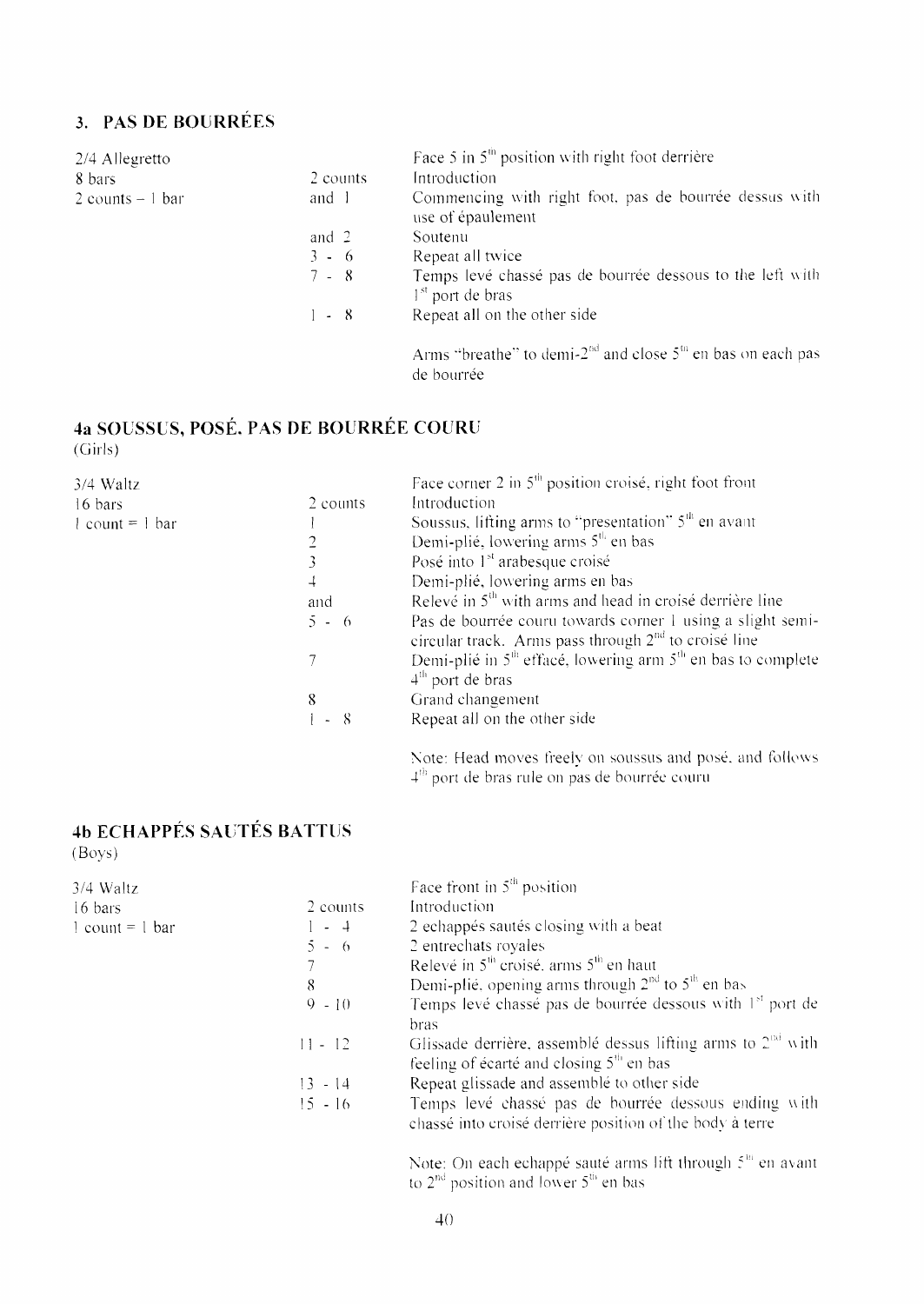## 5. DEMI-CONTRETEMPS ASSEMBLÉ ÉLANCÉ AND GRANDS JETÉ EN TOURNANT

| $3/4$ Waltz         |          | Commence in corner 3 in $5th$ position croisé facing cr. 2.                                                                                                         |
|---------------------|----------|---------------------------------------------------------------------------------------------------------------------------------------------------------------------|
| 32 bars             | 4 counts | Preparation: chassé en avant to croisé derrière à terre.                                                                                                            |
| $1$ count = $1$ bar |          | opening arms to demi- $2nc$                                                                                                                                         |
|                     | $1 - 2$  | Demi-contretemps, assemblé elancé écarté towards cr. 1                                                                                                              |
|                     | $3 - 6$  | Repeat twice                                                                                                                                                        |
|                     | $7 - 8$  | Temps levé on back foot to face cr. 1 and chassé en avant<br>into $3rd$ arabesque à terre                                                                           |
|                     | $1 - 6$  | Pas de bourrée grand jeté en tournant three times, holding<br>the final position with leg derrière en l'air and arms in $2^{n\alpha}$<br>position                   |
|                     |          | Assemblé coupé derrière en face, arms 5 <sup>th</sup> en bas                                                                                                        |
|                     | 8        | Girls: Relevé in 5 <sup>th</sup> position croisé lifting arms en haut<br>Boys: Sissonne ouvert en avant towards cr. 1. raising arms<br>to wide "presentation" $5th$ |

#### Teacher's choice of enchaînement No. 6 or enchaînement No. 7

#### **6. AUTOUR DE LA SALLE**

| 3/4 Waltz<br>16 bars              |                | Commence in $5th$ position RF front and travelling around<br>the room                                                                                                          |  |  |
|-----------------------------------|----------------|--------------------------------------------------------------------------------------------------------------------------------------------------------------------------------|--|--|
| $1$ count = 1 bar                 | 4 counts       | Preparation: chassé en avant to tendu derrière à terre.<br>opening arms to demi- $2nd$                                                                                         |  |  |
|                                   | and 1          | Coupé dessous, chassé temps levé in 1 <sup>st</sup> arabesque                                                                                                                  |  |  |
|                                   | $\overline{2}$ | Posé en avant, jeté in attitude devant                                                                                                                                         |  |  |
|                                   | $3 - 4$        | Chassé temps levé in 1 <sup>st</sup> arabesque, posé jeté in attitude<br>devant                                                                                                |  |  |
|                                   | $5 - 8$        | Chassé temps levé in 1 <sup>st</sup> arabesque, step galop, two runs<br>into grand jeté en avant onto LF with arms moving from<br>demi-2 <sup>nd</sup> into "presentation" 5th |  |  |
|                                   | $9 - 16$       | Step forward to repeat on the left, ending with coupé<br>dessous and chassé forward into tendu derrière à terre with<br>arms demi-2nd.                                         |  |  |
|                                   |                | Repeat in other direction as a separate exercise                                                                                                                               |  |  |
| 7. GRANDS JETÉS EN AVANT          |                |                                                                                                                                                                                |  |  |
| 3/4 Waltz or<br>unset 2/4 Galop   |                | Commence in cr. 3. Stand in $5th$ position croisé facing cr. 1<br>with arms en bas                                                                                             |  |  |
| 16 bars<br>$\equiv$ count = 1 bar | 4 counts       | Preparation: chassé en arrière to croisé devant à terre.<br>opening arms to demi-2nd                                                                                           |  |  |
|                                   | $1 - 3$        | Step onto LF grand jeté en avant three times                                                                                                                                   |  |  |
|                                   | 4              | Step temps levé with right foot at back of the calf. lifting<br>right arm en haut into attitude line                                                                           |  |  |
|                                   | $5 - 8$        | Run to cr. 4 and prepare to repeat on other side                                                                                                                               |  |  |

Note: on each grand jeté en avant arms pass through  $5^{\text{m}}$  en avant into  $2^{\text{nd}}$  arabesque